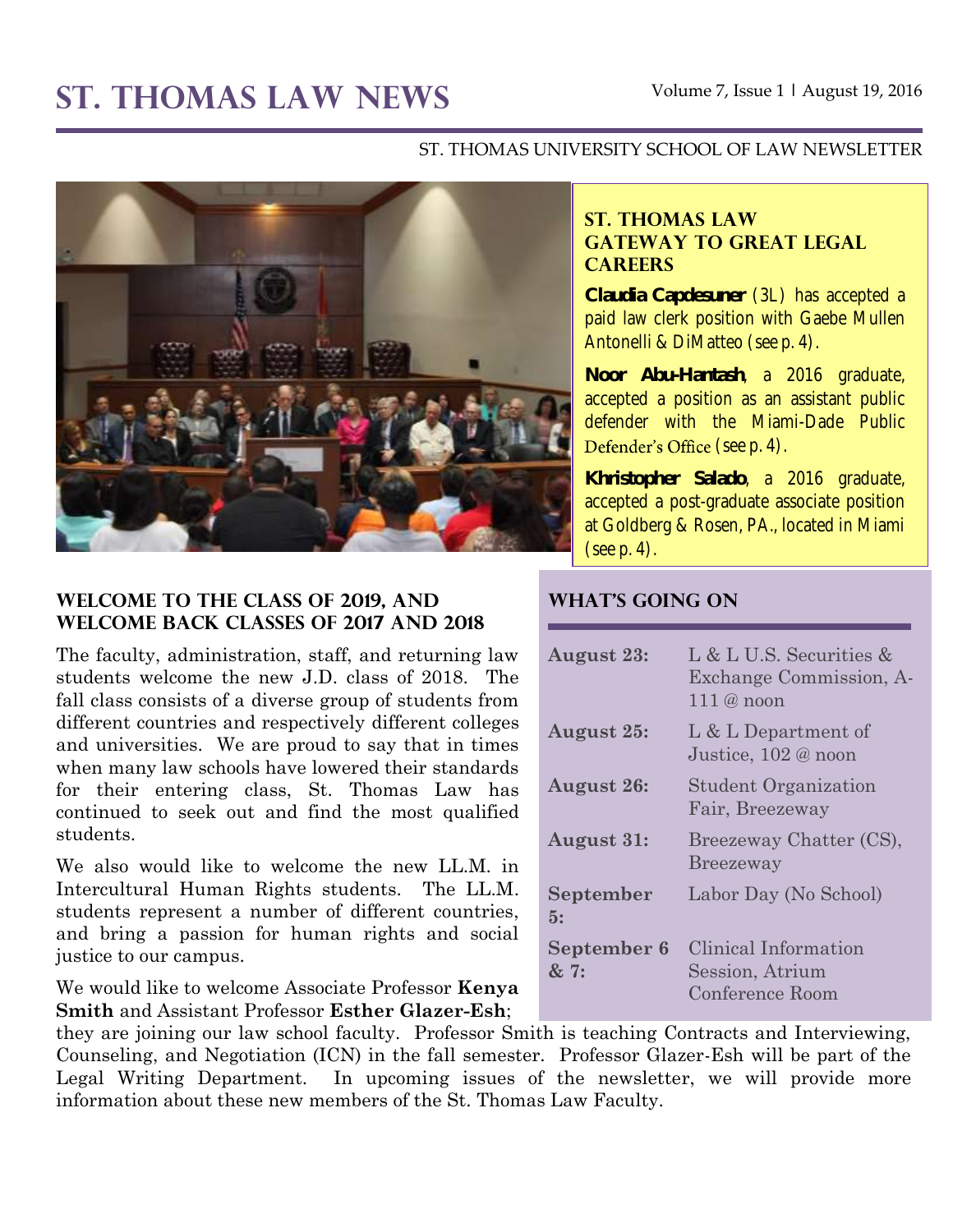## **St. Thomas Law's Phi Alpha Delta Mentschikoff Chapter was recognized by P.A.D. Organization**

National *Phi Alpha Delta* recognizes its members and chapters with awards of excellence; it honors those who demonstrate outstanding accomplishments, both at the individual and chapter levels. St. Thomas Law's Mentschikoff chapter was select by PAD as chapter of the year in the 2015 – 2016 academic school year; this is the second consecutive year that St. Thomas Law's Mentschikoff chapter received this recognition.

## **Karnes family detention project**

This past summer, a scouting mission of three law students, **Cristina Hernandez** (3L), **Rebecca Tabares** (3L), **Hiriana Tuch** (3L), and Professor **Lauren Gilbert**, volunteered at the Karnes Family Detention Center in Texas, assisting detained Central American women and children with their asylum claims. They partnered with the non-profit agency RAICES, which means "roots" in Spanish, and which is the acronym for the Refugee and Immigrant Center for Education and Legal Services. Karnes holds about 500 women and children, mostly asylum seekers fleeing gangs, or gender violence, or state sponsored violence or all three, in El Salvador, Guatemala, and Honduras. These women and children, who are seeking refuge in the United States, are detained at the border and placed into expedited removal proceedings. They are subject to immediate deportation if they cannot pass a credible fear interview.

The way the asylum process works, persons who attempt to enter without proper travel documents but who indicate a fear of returning to their countries gets a credible fear interview (CFI) with an Asylum Officer (AO). They must convince the AO that they face serious harm, targeted at them, and that this harm would be inflicted because of one of five protected grounds: their race, religion, nationality, political opinion, or membership in a particular social group (PSG). If they pass their CFI, they get a full hearing before an Immigration Judge and are eligible for release from detention, usually with an ankle monitor. If they fail the interview, they get a brief hearing before an Immigration Judge, via videoconference. If the IJ overturns the AO's decision, they are eligible for release and a full hearing. If the IJ affirms, they can be immediately deported, unless the Karnes team can convince Homeland Security that there was some defect in the process entitling them to another chance to be heard.

The St. Thomas team quickly became a part of the Karnes team and helped dozens of Central American women and children at various stages of the process, from initial intakes, to CFI preps, to IJ reviews. The work was non-stop. Among the cases we worked on, Rebecca Tabares and Hiriana Tuch prepped a Honduran woman with a two year old daughter for her CFI. This involved listening to her story, developing a case theory, and preparing her for her interview. Hiriana attended the CFI. Rebecca assisted a woman who had received contraindicated medical treatment at Karnes, drafting a detailed declaration. Cristina Hernandez helped a young Salvadoran woman with a little boy who had failed her CFI. She met with her, drafted her declaration, developed a case theory, and accompanied her to her IJ Review. At the last moment, the Immigration Judge reset the case for the following week, so, undaunted, Cristina prepared a legal brief for her client, which was accepted by the Court. The following week, all three students learned that these women and their children were being released.

This coming December, the Public Interest Law Society (PILS) will send a second team of law students to Karnes. In addition to a week at Karnes, students will have opportunities throughout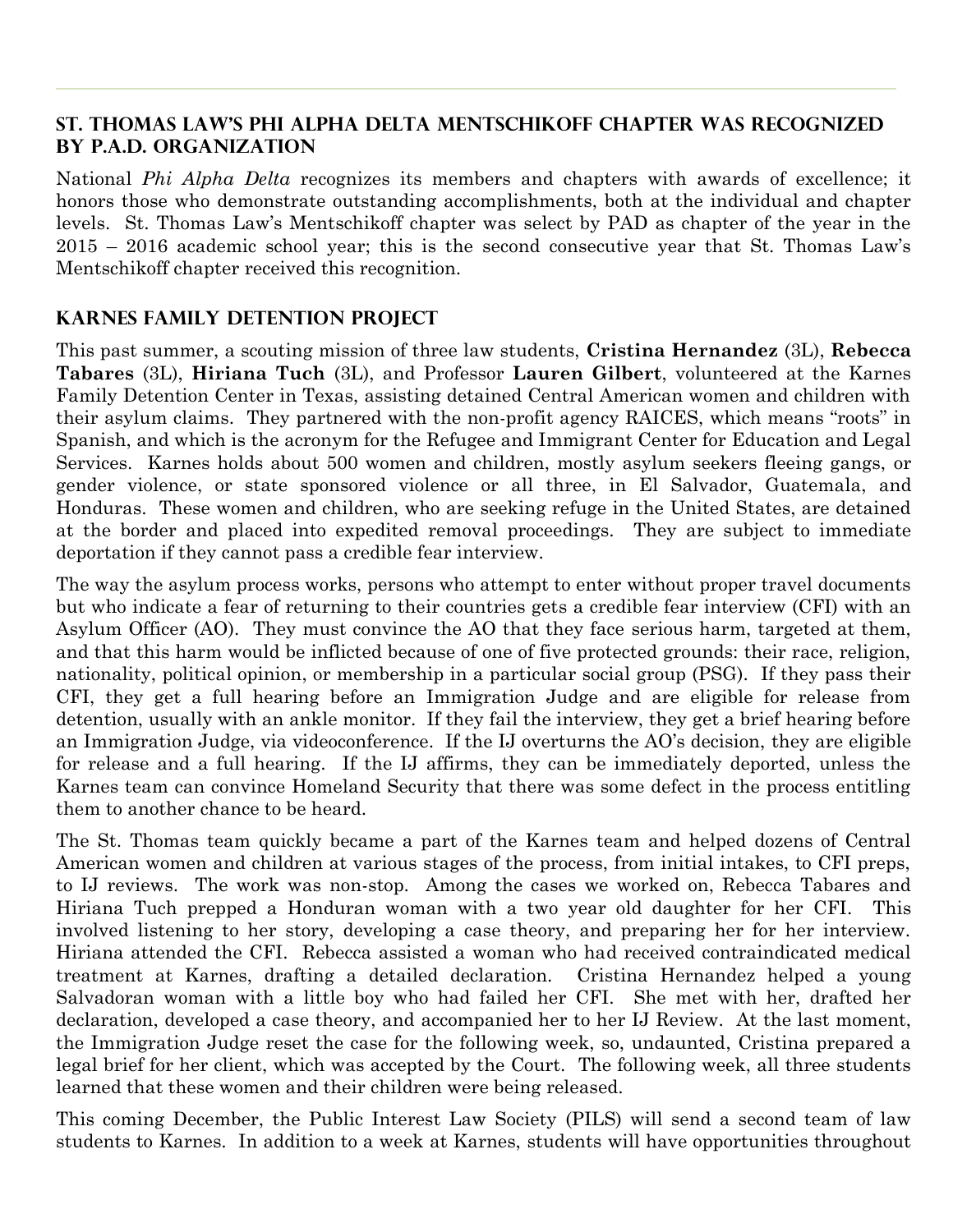the semester to assist women and children at Karnes long-distance. Students can earn legal *pro bono* hours while honing their legal skills and literally saving people's lives. Students interested in the opportunity should join PILS and may contact Professor Gilbert at [lgilbert@stu.edu](mailto:lgilbert@stu.edu) with any questions or concerns.

# **FINANCIAL AID REFUNDS AND DIRECT DEPOSIT**

We are sure that you are eager to know when you can expect your financial aid refunds. If you submitted all of your documentation prior to July 29, 2016, and have no other obstacles with regard to certifying the funds then you can anticipate receiving your financial aid refund no later than **August 25**, **2016**; in most cases the refund will be available earlier. Students should check their direct deposit account.

If you were on **financial aid warning** or **probation** during the 2016 Summer term or if you registered for less than 12 credits in the fall term and did not receive authorization from Assistant Dean Hernandez or Assistant Dean Fonseca-Nader prior to August 5, 2016, to do so, then your financial aid may be delayed. If these issues are still not resolved, you should see Andy Marrero, and he can assist you in clearing the obstacle. But, be advised that these obstacles will cause a delay. The length of the delay will depend on when you completed the documentation and when all obstacles are removed.

If you submitted your documentation after July 29, 2016, and there are no other obstacles, then your refund will be delayed by about 30 days once all documentation has been submitted. Any obstacles may extend that time line.

Please note that the posting of any refund is contingent on the approved amount of your financial aid award exceeding your tuition costs and your **Direct Deposit** being set up well before the date of distribution. It takes about two weeks from the date you enter the Direct Deposit information for a refund to actually post to the Direct Deposit account. So, any delay you had in setting up Direct Deposit could cause additional delay. If your personal banking information has changed since the last time you received a refund from St. Thomas University, or if this is your first time receiving a refund, be sure to provide or update your Direct Deposit information with the University's Student Accounts Office by submitting a Direct Deposit Form or Direct Deposit Change Form online at [www.stu.edu/law/finacial-aid/forms.](http://www.stu.edu/law/finacial-aid/forms)

Be aware of deadlines, and stay on top of any other obstacles that may present themselves. We pride ourselves on getting the refunds out expeditiously, but that requires that you work with our Financial Officer, Andy Marrero, and provide the required information online in a timely manner.

# **HEALTH INSURANCE WAIVER DEADLINE**

The University's new health insurance plan (which runs from August 1, 2016 to July 31, 2017) is issued and administered by the Student Educational Benefit Trust (SEBT) and is underwritten by Aetna which means that it maintains most of the providers and benefits offered by Aetna.

The deadline to complete the online insurance waiver for this academic year is **Tuesday, September 6, 2016**. If you do not want the health insurance policy provided by the University then you must complete the online waiver application at<http://aisstudentinsurance.com/stu> by the deadline date. Please note that, in order to waive out of the University's insurance, you must be covered under a comparable health insurance policy. If you do not waive out of the insurance by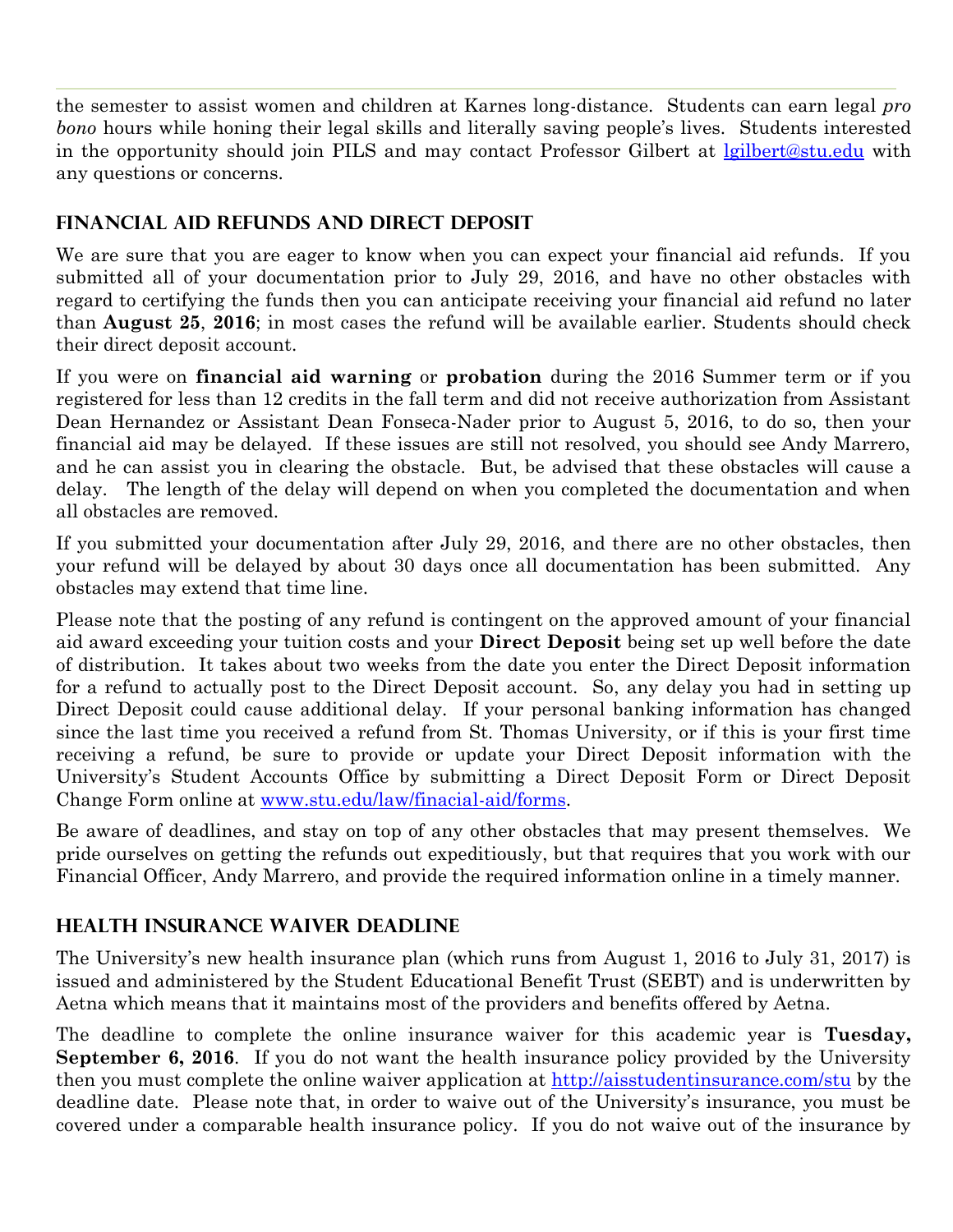the deadline date, you will be enrolled and billed for the school's health insurance plan, even if you have coverage. Each full-time student is automatically enrolled each year. So, he or she must waive out of the University health insurance plan each year.

Please note that any law student that registered for less than 12 credits is **not** automatically enrolled in the insurance program. If a student taking less than 12 credits wants to join the University insurance program, he or she can do so by going online to the campus health website and enrolling in the health insurance program.

## **STUDENT ACHIEVEMENTS**

**D'Bria Bradshaw** (2L) was selected as the recipient of the Gwen S. Cherry Black Women Lawyers Association Scholarship.

**Claudia Capdesuner** (3L) has accepted a paid law clerk position with Gaebe Mullen Antonelli & DiMatteo for the 2016 Fall semester.

**Patricia J. Peña** (2L) was selected as the scholarship recipient of the Broward County Hispanic Bar Association Scholarship.

# **ALUMNI (AE) NEWS**

**Noor Abu-Hantash**, a 2016 graduate, accepted a position as an assistant public defender with the Miami-Dade Public Defender's Office.

**Kristina Georgiou**, a 2014 graduate, is working as an associate with Napoli Shkolnik in New York.

**Thomas Kinder**, a 2016 graduate, was accepted into Northwestern University's LL.M. in Taxation program.

**Robert Lee**, a 2016 graduate, was accepted into Georgetown University's LL.M. in Taxation program.

**Khristopher Salado**, a 2016 graduate, accepted a post-graduate associate position at Goldberg & Rosen, PA., located in Miami. The attorneys at Goldberg & Rosen have fought for more than 40 years with courage and compassion against insurance companies and large corporations to bring justice to the clients they serve.

## *Faculty Announcements*

Adjunct Professor **Attilio Costabel** was appointed as Vice-Chair for the Admiralty and Maritime Law Committee of the Torts and Insurance Practice Section (TIPS) of the American Bar Association for the 2016-2017 fiscal year. This leadership appointment is recognition of his commitment to TIPS and his reputation among TIPS' 24,000 members.

Professor **Raúl Fernández-Calienes** has published a review in *Issues in Applied Linguistics*, a refereed journal edited and published at the University of California at Los Angeles. The journal published work in the broad areas of discourse analysis, sociolinguistics, research methodology, and language acquisition, analysis, assessment, use, and education.

**Robert Jack**, Public Sector Career Counselor, co-authored an article entitled *Counseling Law Students on Potential Changes to Public Service Loan Forgiveness*, with Isaac Boers of Equal